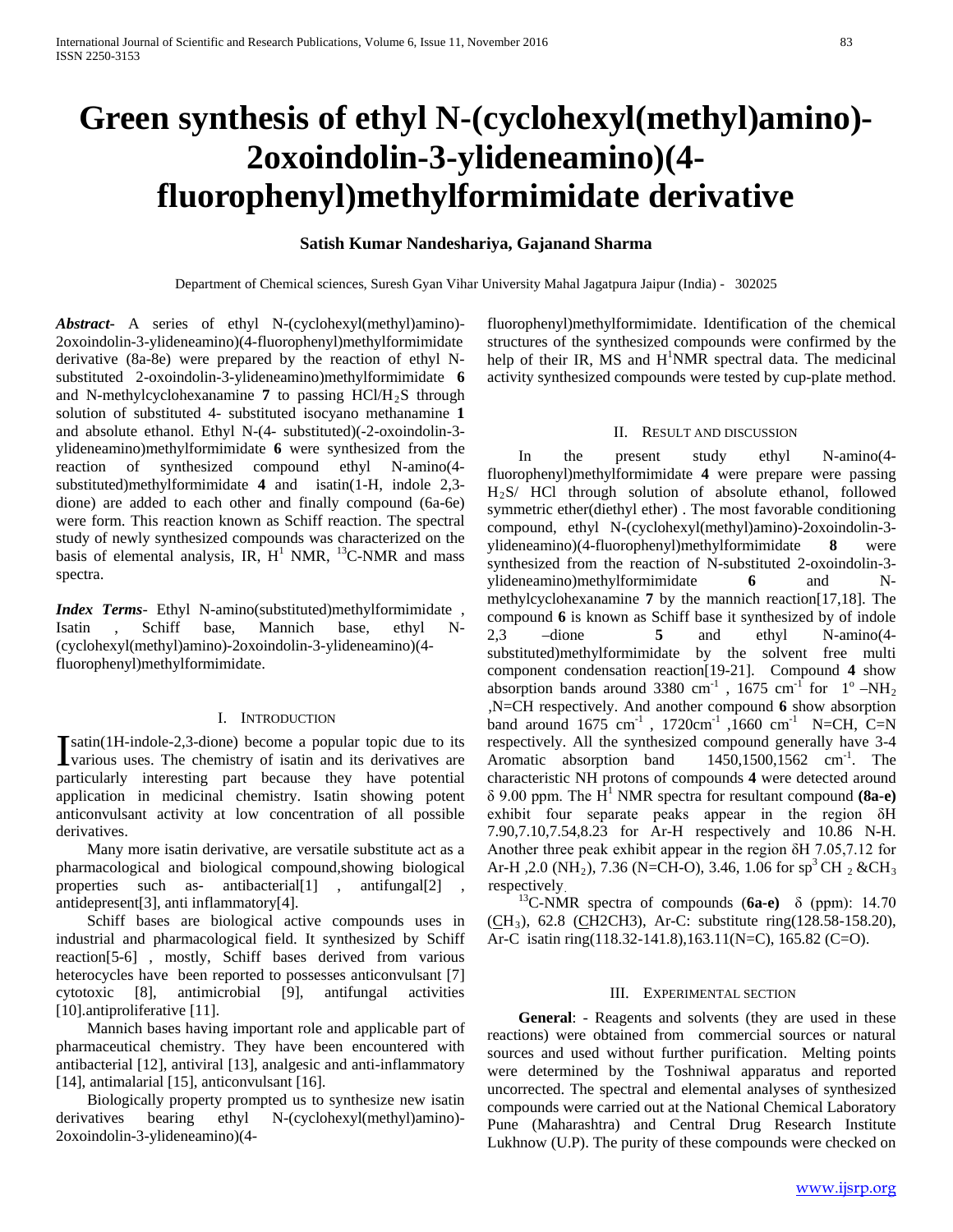thin layer chromatography (TLC) of silica mesh 120-160 in various non-aqueous solvent system, e.g. Benzene, dichloromethane. Proton Nuclear Magnetic Resonance (H<sup>1</sup> NMR) spectra were recorded on a Bru-ker NMR spectrophotometer (Germany) (400MHz) in deuterated dimethyl sulfoxide (DMSO-d6) at room temperature. Me<sub>4</sub>Si was used as an internal reference. IR spectra (KBr) were recorded on a Magna FT IR–550 spectrophotometer. The microwave-assisted

**scheme**

reactions were carried out in a commercial multimode MW oven it has equipped with inverter technology and also attached with a magnetic stirrer and reflux condenser, operating at 1000W generating 2400 MHz frequency. Mass spectra of synthesized compounds were recorded on Kratos 50 mass spectrometer is work at 70 eV.

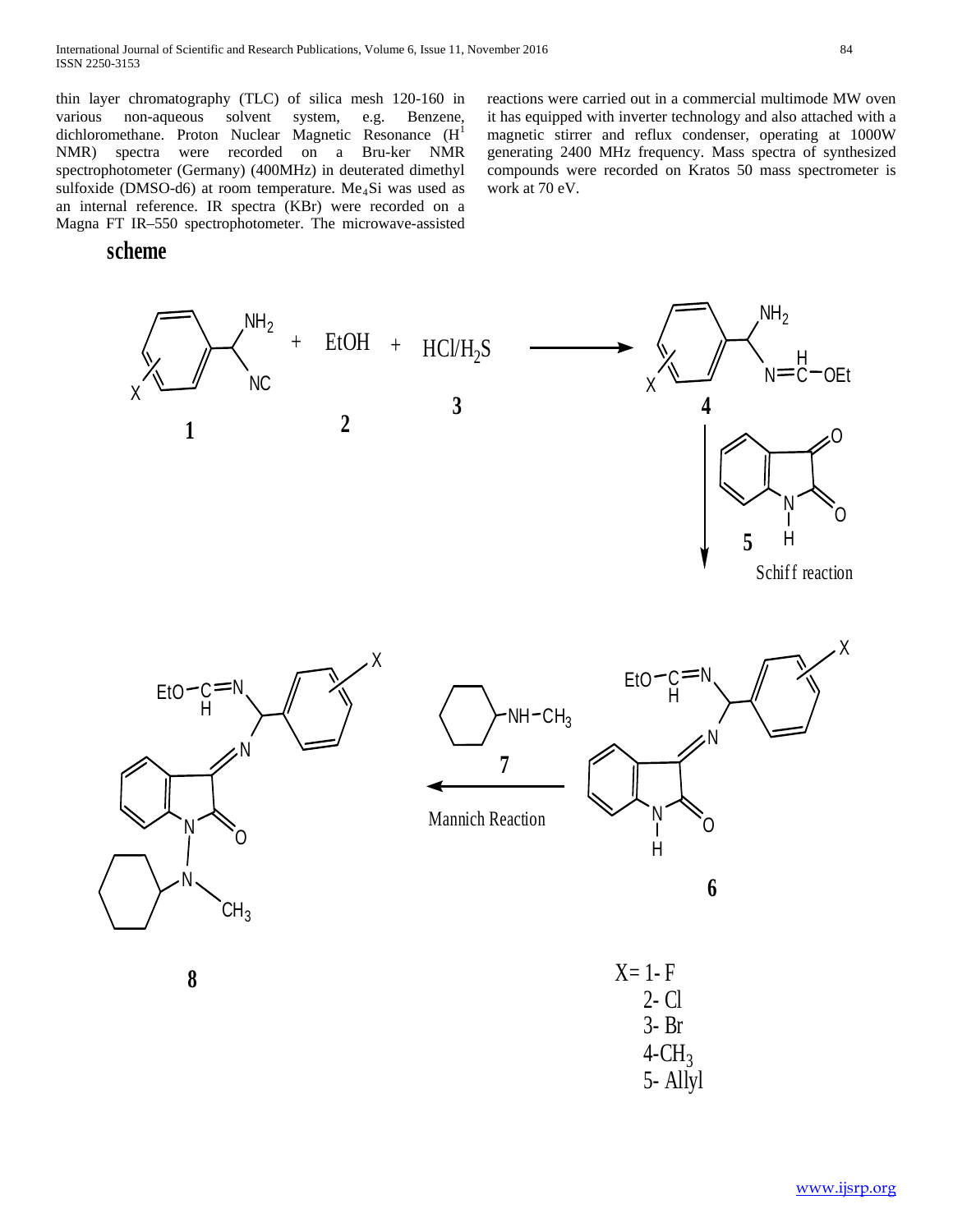| product |             | $\mathbf X$         |                                           | Mol.<br>Formula<br>$\&$<br>Mol.<br>Weight |  | Mol.<br>Structure                                               |                 |      | m.p.           |         | Time(min)     | Yield | $\%$ |
|---------|-------------|---------------------|-------------------------------------------|-------------------------------------------|--|-----------------------------------------------------------------|-----------------|------|----------------|---------|---------------|-------|------|
| 6a      |             | $\rm F$             |                                           | $C_{18}H_{16}N_3O_2F$<br>319              |  | $E$ <sub>H</sub> O $-C$ $=$ N<br>O<br>Ĥ                         | F               | 170  |                |         | 125-130       | 58    |      |
| 6b      |             | $\operatorname{Cl}$ |                                           | $\rm C_{18}H_{16}N_3O_2Cl$<br>337         |  | $E$ <sub>H</sub> $-C = N$<br>CI<br>O<br>Ĥ                       |                 |      | 176<br>125-130 |         |               | 62    |      |
| $6c$    |             | Br                  |                                           | $\rm C_{18}H_{16}N_3O_2Br$<br>371         |  | $E$ to $C$ $E$ <sup>-N</sup><br>Ņ<br>O<br>H                     | Br              | 205  |                |         | 155-168       | 63    |      |
| $6d$    |             | CH <sub>3</sub>     |                                           | $\rm C_{19}H_{19}N_3O_2$<br>317           |  | $E$ to $C$ $E$ <sup>-N</sup><br>N<br>H<br>O                     | CH <sub>3</sub> | 185  |                |         | 124-136       | 60    |      |
| $6e$    |             |                     | Allyl                                     | $\rm C_{21}H_{24}N_3O_2$<br>342           |  | $E$ to $\overline{C}$<br>$\leftharpoonup$<br>ςÑ<br>'N<br>H<br>Ö | 11              | 154  |                | 143-150 |               | 66    |      |
| product | $\mathbf X$ |                     | Mol.<br>Formula<br>$\&$<br>Mol.<br>Weight |                                           |  | Mol.<br>Structure                                               |                 | m.p. | Time(min)      |         | Yield<br>$\%$ |       |      |

# **Table 1 :- Physical and analytical data of synthesized compounds**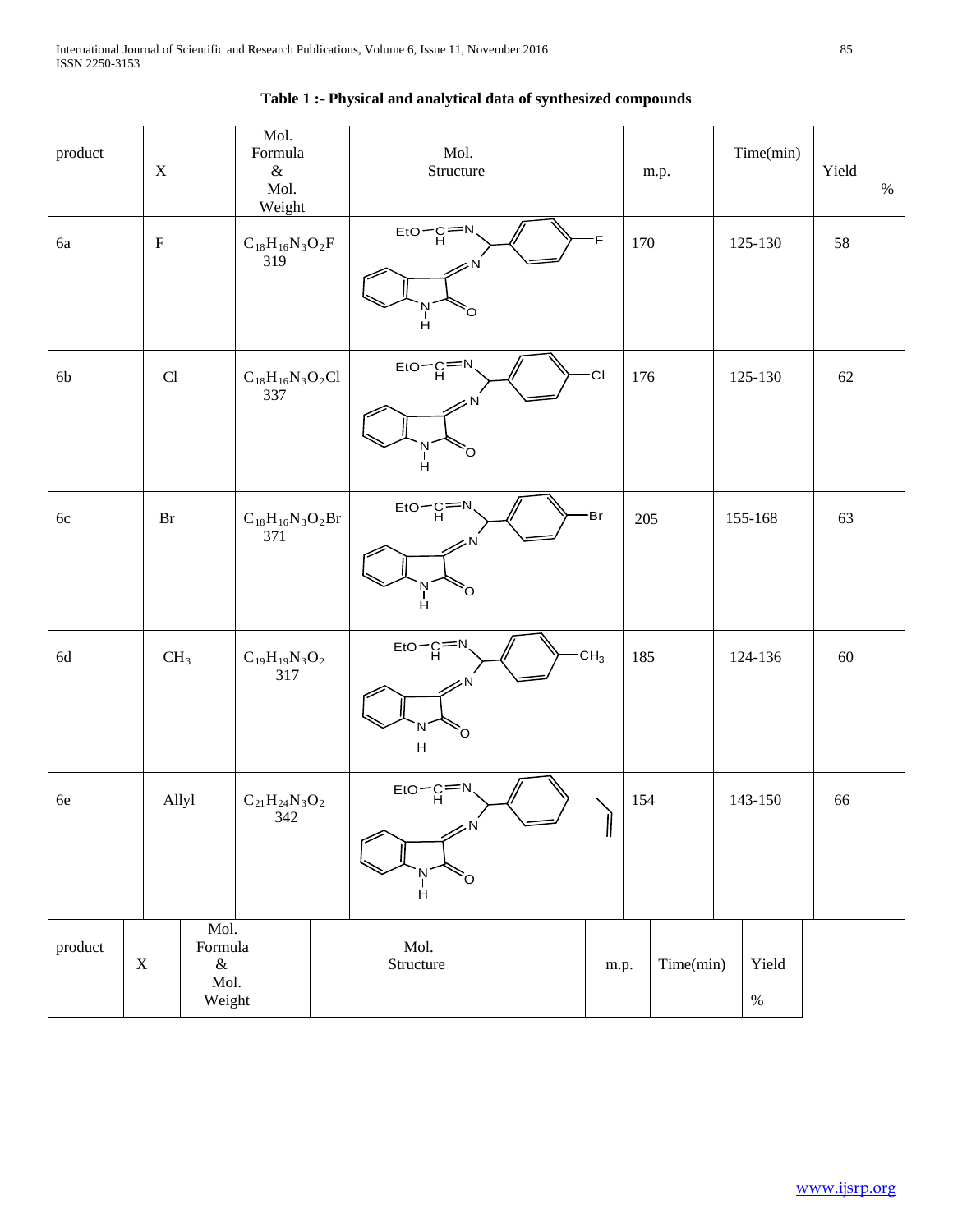| $8\mathrm{a}$ | ${\bf F}$           | $\rm C_{15}H_9N_2O_4Br$<br>351    | $E$ <sub>H</sub> O $-C$ <sup><math>=N</math></sup><br>F                                                            | 176 | 120-125     | 54 |
|---------------|---------------------|-----------------------------------|--------------------------------------------------------------------------------------------------------------------|-----|-------------|----|
|               |                     |                                   | റ                                                                                                                  |     |             |    |
|               |                     |                                   | CH <sub>3</sub>                                                                                                    |     |             |    |
| $8\mathrm{b}$ | $\operatorname{Cl}$ | $\rm C_{16}H_{12}N_2O_4$<br>296   | $E$ <sub>H</sub> O $-C$ $N$<br>СI<br>O                                                                             | 185 | 125-130     | 62 |
|               |                     |                                   | CH <sub>3</sub>                                                                                                    |     |             |    |
| $8\mathrm{c}$ | Br                  | $\rm C_{17}H_{14}N_2O_4$<br>310   | $E$ to $\neg$ C $=$ N<br>-Br                                                                                       | 215 | 145-158     | 58 |
|               |                     |                                   | Ö<br>CH <sub>3</sub>                                                                                               |     |             |    |
| $8\mathrm{d}$ | CH <sub>3</sub>     | $\rm C_{17}H_{13}N_2SO_4F$<br>359 | $E$ to $\overline{C}$ $\overline{C}$ $\overline{C}$ $\overline{C}$<br>CH <sub>3</sub><br>N<br>O<br>CH <sub>3</sub> | 190 | 114-126     | 56 |
| $8\mathrm{e}$ | $C_2H_5$            | $\rm C_{17}H_{13}N_2SO_4Cl$ 376   | $E$ to $-C = N$<br>$\geq$ N<br>O<br>CH <sub>3</sub>                                                                | 164 | $135 - 145$ | 60 |
|               |                     |                                   |                                                                                                                    |     |             |    |

## **Synthesis of Schiff Bases (6a-e):-**

 Equimolar quantities (0.01 mol) of isatin and the corresponding amino compound 4a-e were warm dry toluene containing glacial acetic acid (0.5 mL). The reaction mixture was refluxed for 4-5 h and then kept at room temperature overnight. The resultant solid was washed with dilute ethanol, dried and recrystallized from ethanol-water (1:2) mixture to afford compounds 6a-e.

1. Synthesis of ethyl N-(4-fluorophenyl)((E)-2-oxoindolin-3-ylideneamino)methylformimidate**(6a)**

## mp\*-  $170^{\circ}$ C, Yield- 58 %

*IR* (KBr cm<sup>-1</sup>), 2133 cm<sup>-1</sup> (C=N), 1450,1504,1564 cm<sup>-1</sup> (C=C substitute Ar-H), H<sup>1</sup> NMR (400 MHz, CDCl<sub>3</sub>)  $\delta$ H–7.10(1H, d, Ar-H), 7.18(1H, d,Ar-H), 1.10(1H, t,sp<sup>3</sup>C-H), 7.47(1H,s,-CH=N-), 7.74(2H, q,sp<sup>3</sup>C-H), 3.54(1H, d, isatin benzene Ar-H)

<sup>13</sup>C-NMR δ (ppm): 14.72 (CH<sub>3</sub>), 116.62 (CH2CH3), 128.38, 113.25, 156.35(Ar-C: substitute ring ,117.92, 130.19,113.3 (Ar-C isatin ring),161.91(N=C), 163.82 (C=O).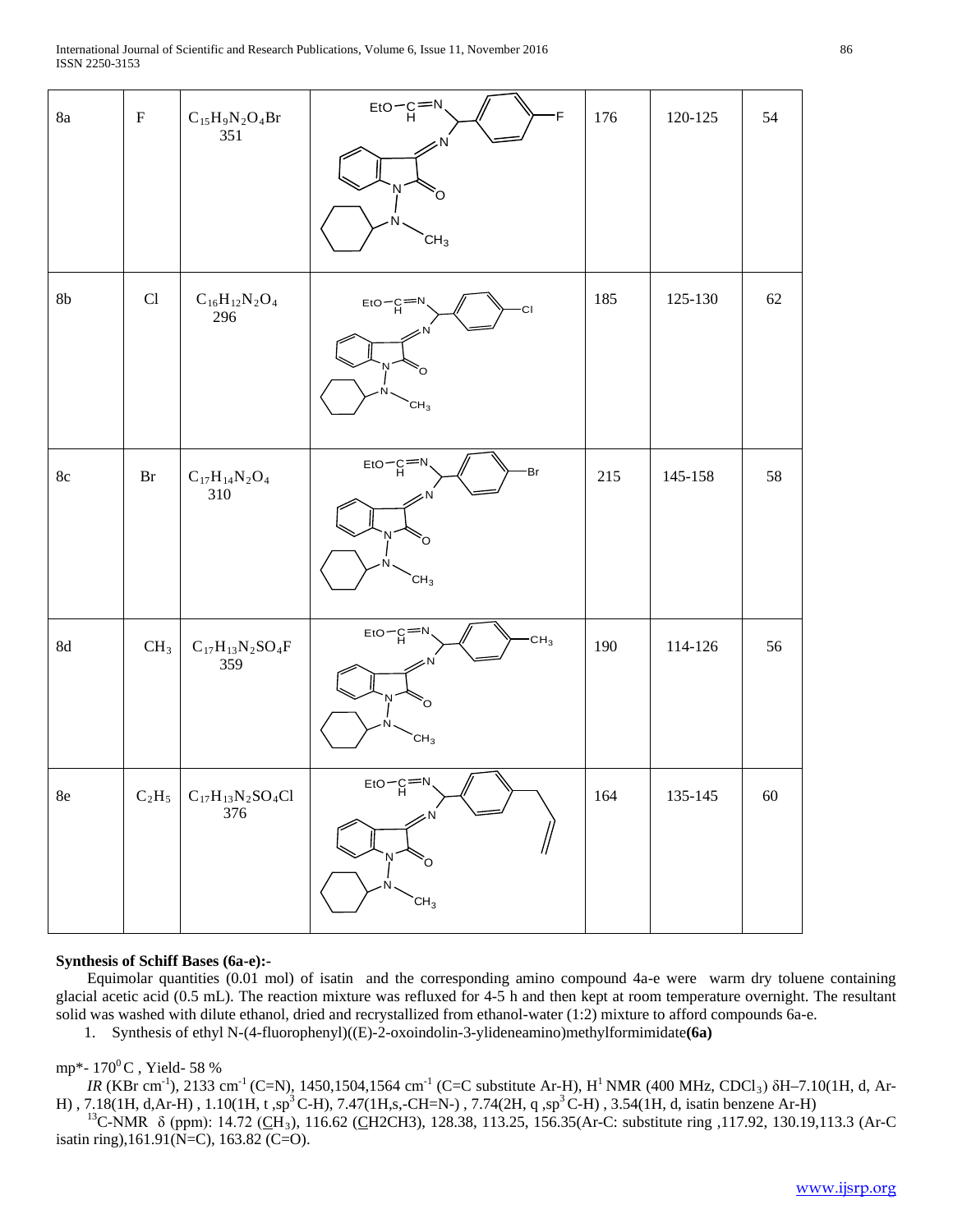

2. Synthesis of ethyl N-(4-chlorophenyl)((E)-2 oxoindolin-3-ylideneamino)methylformimidate**(6b)** mp\*-  $176^{\circ}$ C, Yield- 62 %

*IR* (KBr cm<sup>-1</sup>), 2136 cm<sup>-1</sup> (C=N), 1450,1500,1562 cm<sup>-1</sup> (C=C substitute Ar-H),  $H^1$  NMR (400 MHz, CDCl<sub>3</sub>)  $\delta H$ -7.08(1H, d, Ar-H), 7.15(1H, d,Ar-H), 1.09(1H, t,sp<sup>3</sup> C-H), 7.45(1H,s,-CH=N-), 7.72(2H, q,sp<sup>3</sup> C-H), 3.50(1H, d, isatin benzene Ar-H)

<sup>13</sup>C-NMR δ (ppm): 14.70 (CH<sub>3</sub>), 116.8 (CH2CH3), 128.58, 114.35, 156.00 (Ar-C: substitute ring ,118.32, 131.79,113.8 (Ar-C isatin ring),162.11(N=C), 164.42 (C=O).

3. Synthesis of ethyl N-(4-bromoophenyl)((E)-2 oxoindolin-3-ylideneamino)methylformimidate**(6c)**

mp\*-  $205^{\circ}$ C, Yield- 63 %

*IR* (KBr cm<sup>-1</sup>), 2130 cm<sup>-1</sup> (C=N), 1448,1502,1562 cm<sup>-1</sup> (C=C substitute Ar-H),  $H^1$  NMR (400 MHz, CDCl<sub>3</sub>)  $\delta H$ -7.08(1H, d, Ar-H), 7.15(1H, d,Ar-H), 1.09(1H, t,sp<sup>3</sup> C-H), 7.44(1H,s,-CH=N-), 7.70(2H, q,sp<sup>3</sup> C-H), 3.50(1H, d, isatin benzene Ar-H)<br><sup>13</sup>C-NMR  $\delta$  (ppm): 14.68 (CH<sub>3</sub>), 116.56 (CH2CH3), 127.88,

113.25, 155.65(Ar-C: substitute ring) ,117.62, 129.79,113.3 (Ar-C isatin ring), $160.91(N=C)$ ,  $163.82(C=O)$ .

4. Synthesis of ethyl N-(4-methylophenyl)((E)-2 oxoindolin-3-ylideneamino)methylformimidate**(6d)** mp\*-  $185^{\circ}$ C, Yield- 60 %

*IR* (KBr cm<sup>-1</sup>), 2117 cm<sup>-1</sup> (C=N), 1444,1502,1558 cm<sup>-1</sup> (C=C substitute Ar-H),  $H^1$  NMR (400 MHz, CDCl<sub>3</sub>)  $\delta$ H-7.04(1H, d, Ar-H), 7.13(1H, d,Ar-H), 1.07(1H, t,sp<sup>3</sup> C-H), 7.42(1H,s,-CH=N-), 7.68(2H, q,sp<sup>3</sup> C-H), 3.48(1H, d, isatin

benzene Ar-H)<br><sup>13</sup>C-NMR δ (ppm): 14.64 (<u>C</u>H<sub>3</sub>), 115.86 (CH2CH3), 127.18, 112.85, 155.15(Ar-C: substitute ring) ,117.12, 129.19,113.3 (Ar-C isatin ring),159.70(N=C), 162.1  $2$  (C=O).

5. Synthesis of ethyl N-(4-allylphenyl)((E)-2-oxoindolin-3-ylideneamino)methylformimidate**(6e)**

mp\*-  $154^{\circ}$ C, Yield- 66 %

*IR* (KBr cm<sup>-1</sup>), 2122 cm<sup>-1</sup> (C=N), 1448,1510,1568 cm<sup>-1</sup> (C=C substitute Ar-H),  $H^1$  NMR (400 MHz, CDCl<sub>3</sub>)  $\delta$ H-7.09(1H, d, Ar-H), 7.21(1H, d,Ar-H), 1.13(1H, t,sp<sup>3</sup> C-H), 7.47(1H,s,-CH=N-), 7.70(2H, q,sp<sup>3</sup> C-H), 3.50(1H, d, isatin benzene Ar-H)<br><sup>13</sup>C-NMR  $\delta$  (ppm): 15.15 (CH<sub>3</sub>), 116.28 (CH2CH3), 128.08,

113.15, 155.85(Ar-C: substitute ring) ,117.12, 129.69,113.75 (Ar-C isatin ring),160.07(N=C), 162.82 (C=O).

## **Synthesis of Mannich Base(8a-e):-**

 The corresponding Schiff bases 6a-e (0.002 mol) were dissolved in absolute ethanol (100 mL).

 Then formaldehyde (37%, 0.5 mL) and piperidine (0.002 mol) were added drop wise with vigorous stirring. After combining all reagents, the reaction mixture was stirred at room temperature for 12-14 h.

 The mixture was cooled, and the solid product was filtered after this washed with petroleum ether. The solid that separated was recrystallized from ethanol-dioxane (1:2) to yield the title compounds 8a-e.

**1.** Synthesis of ethyl N-(cyclohexyl(methyl)amino)-2 oxoindolin-3-ylideneamino)(4 fluorophenyl)methylformimidate **(8a).**

mp\*-  $176^{\circ}$ C, Yield- 54 %

*IR* (KBr cm<sup>-1</sup>), 2140 cm<sup>-1</sup> (C=N), 2940cm<sup>-1</sup>( $sp^3$  C-H for N-N) 1450,1500,1562 cm<sup>-1</sup> (Ar. C=C), H<sup>1</sup> NMR (400 MHz, CDCl3) δH–7.09(1H, d, Ar-H) , 7.14(1H, d,Ar-H) , 4.42(1H, s  $\text{sp}^3$  C-H), 7.47(1H,s,-CH=N-), 7.72(2H, q ,sp<sup>3</sup> C-H),  $1.10(3H,t,sp<sup>3</sup>$  C-H),  $3.50(1H, d, Ar-H)$ ,  $6.90(1H, dd, Ar-H)$ , 10H(due to cyclohaxane, multiplate),  $2.40(3H,s,CH_3)$ .

<sup>13</sup>C-NMR δ (ppm): 14.70 (CH<sub>3</sub>), 62.8 (CH2CH3), Ar-C: substitute ring(128.58, 114.35, 156.00), Ar-C isatin ring(116.32, 129.79,112.8),163.11(N=C), 165.82 (C=O).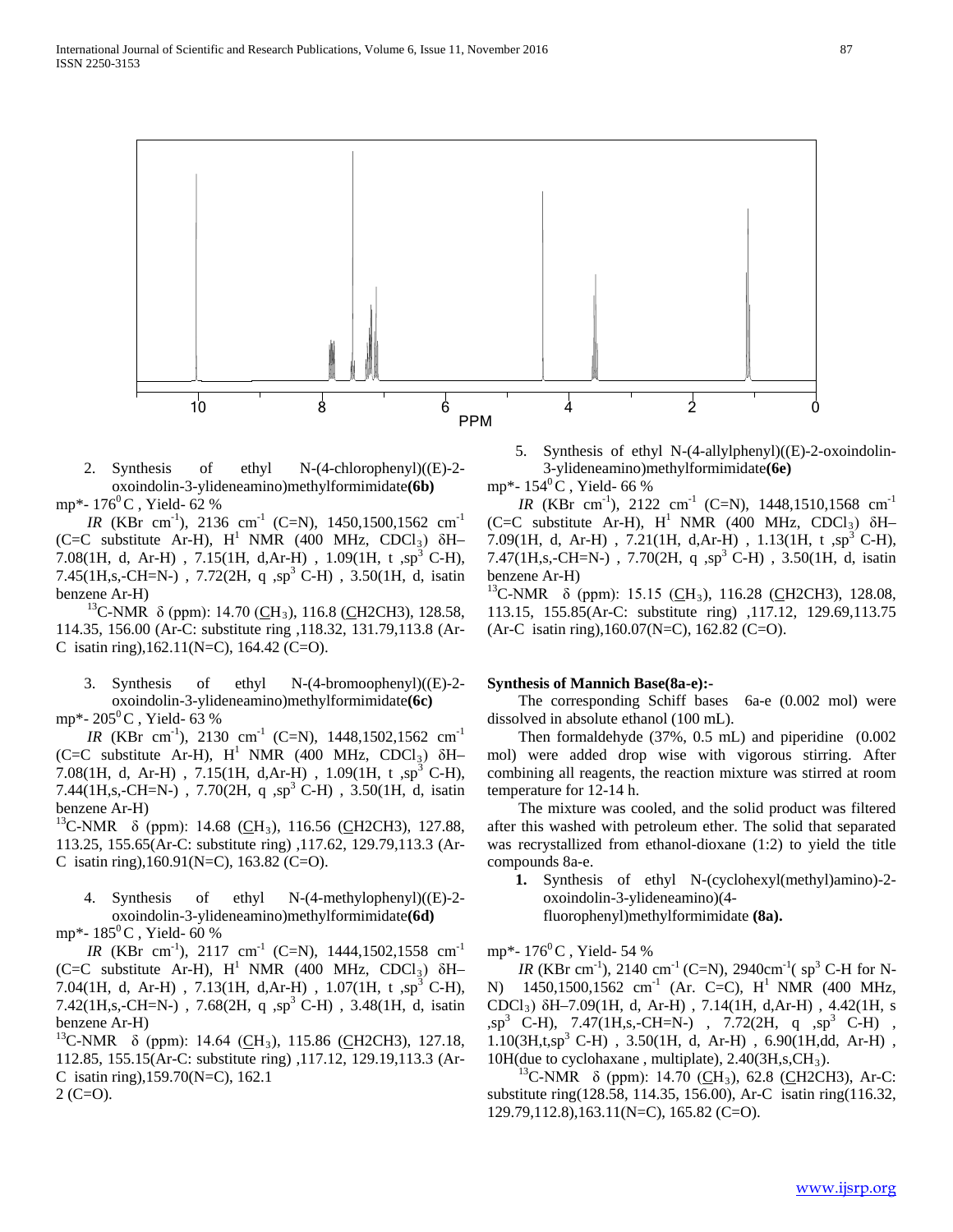

- 2. Synthesis of ethyl N-(4-chlorophenyl) -1-(cyclohexyl (methyl) amino)-2-oxoindolin-3 ylideneamino)methylformimidate**(8b).**
- mp\*-  $185^{\circ}$ C, Yield- 62 %,

*IR* (KBr cm<sup>-1</sup>), 2138 cm<sup>-1</sup> (C=N), 2938cm<sup>-1</sup>( $sp^3$  C-H for N-N)  $1448,1500,1560$  cm<sup>-1</sup> (Ar. C=C), H<sup>1</sup> NMR (400 MHz, CDCl3) δH–7.32(1H, d, Ar-H) , 7.12(1H, d, Ar-H) , 4.40(1H, s  $\text{sp}^3$  C-H), 7.45(1H, s, -CH=N-), 7.71(2H, q  $\text{sp}^3$  C-H),  $1.10(3H, t, sp^3 \text{ C-H})$ ,  $3.48(1H, d, Ar-H)$ ,  $6.88(1H, dd, Ar-H)$ , 10H(due to cyclohaxane, multiplate), 2.38(3H,s,CH<sub>3</sub>). <sup>13</sup>C-NMR  $δ$  (ppm): 14.70 (CH<sub>3</sub>), 62.8 (CH2CH3), Ar-C: substitute ring(128.58, 126.35, 130.00), Ar-C isatin ring(116.32, 129.79,112.8),163.11(N=C), 165.82 (C=O)

3. Synthesis of ethyl N-(4-bromophenyl) -1-(cyclohexyl (methyl) amino)-2-oxoindolin-3 ylideneamino)methylformimidate**(8c).**

mp\*-  $215^{\circ}$ C, Yield- 58%,

*IR* (KBr cm<sup>-1</sup>), 2136 cm<sup>-1</sup> (C=N), 2935cm<sup>-1</sup>(sp<sup>3</sup> C-H for N-N)  $1445,1500,1558$  cm<sup>-1</sup> (Ar. C=C), H<sup>1</sup> NMR (400 MHz, CDCl3) δH–7.73(1H, d, Ar-H) , 7.07(1H, d, Ar-H) , 4.38(1H, s  $\text{sp}^3$  C-H), 7.43(1H,s,-CH=N-), 7.70(2H, q ,sp<sup>3</sup> C-H),  $1.10(3H, t, sp^3 \text{ C-H})$ ,  $3.46(1H, d, Ar-H)$ ,  $6.86(1H, dd, Ar-H)$ , 10H(due to cyclohaxane, multiplate),  $2.36(3H,s,CH_3)$ .  $\cdot$  <sup>13</sup>C-NMR  $δ$  (ppm): 14.70 (CH<sub>3</sub>), 62.8 (CH2CH3), Ar-C: substitute ring(129.58, 129.35, 118.17), Ar-C isatin ring(116.32,  $ring(129.58, 129.35, 118.17)$ , Ar-C 129.79,112.8),163.11(N=C), 165.82 (C=O)

4. Synthesis of ethyl N-(4-bromophenyl) -1-(cyclohexyl (methyl) amino)-2-oxoindolin-3 ylideneamino)methylformimidate**(8d).**

mp\*-  $190^{\circ}$ C, Yield- 56%,

*IR* (KBr cm<sup>-1</sup>), 2130 cm<sup>-1</sup> (C=N), 2932cm<sup>-1</sup>( sp<sup>3</sup> C-H for N-N) 1442,1500,1554 cm<sup>-1</sup> (Ar. C=C), H<sup>1</sup> NMR (400 MHz, CDCl3) δH–7.11(1H, d, Ar-H) , 7.07(1H, d, Ar-H) , 4.34(1H, s  $\text{sg}^3$  C-H), 7.40(1H,s,-CH=N-), 7.68(2H, q,  $\text{sg}^3$  C-H),  $1.10(3H, t, sp<sup>3</sup> C-H)$ ,  $3.40(1H, d, Ar-H)$ ,  $6.84(1H, dd, Ar-H)$ , 10H(due to cyclohaxane, multiplate),  $2.34(3H,s,CH_3)$ .  $13C$ -NMR δ (ppm): 14.70 (CH<sub>3</sub>), 62.8 (CH2CH3), Ar-C: substitute ring(127.58, 127.35, 133.90), Ar-C isatin ring(116.32, 129.79,112.8),19.17 (Ar-CH3)163.11(N=C), 165.82 (C=O)

5. Synthesis of ethyl N-(4-bromophenyl) -1-(cyclohexyl (methyl) amino)-2-oxoindolin-3 ylideneamino)methylformimidate**(8e).**

mp\*-  $164^{\circ}$ C, Yield-  $60\%$ ,

*IR* (KBr cm<sup>-1</sup>), 2010 cm<sup>-1</sup> (-C=C-H<sub>str.</sub>), 2130 cm<sup>-1</sup> (C=N), 2934cm<sup>-1</sup>(sp<sup>3</sup> C-H for N-N) 1444,1504,1556 cm<sup>-1</sup> (Ar. C=C), H<sup>1</sup> NMR (400 MHz, CDCl3) δH–7.13(1H, d, Ar-H) , 7.09(1H, d, Ar-H),  $4.36(1H, s, sp<sup>3</sup> C-H)$ ,  $7.44(1H, s, -CH=N-)$ ,  $7.70(2H, q)$  $\text{sp}^3$  C-H), 1.12(3H,t,sp<sup>3</sup> C-H), 3.42(1H, d, Ar-H), 6.84(1H,dd, Ar-H), 10H(due to cyclohaxane, multiplate), 2.34(3H,s,CH<sub>3</sub>). ). <sup>13</sup>C-NMR  $\delta$  (ppm): 14.70 (CH<sub>3</sub>), 62.8 (CH2CH3), Ar-C: substitute ring(126.58, 126.35, 135.76), Ar-C isatin ring(116.32,129.79,112.8),37.26 (allylic CH<sub>2</sub> ) 134.27,113.72(allylic  $CH_2 = CH_2$ )163.11(N=C), 165.82 (C=O)

#### IV. CONCLUSIONS

 The above detail study we can prove such as- facile, efficient and environmental or economical for the one-pot synthesis of a series of ethyl N-(cyclohexyl(methyl)amino)- 2oxoindolin-3-ylideneamino)(4-fluorophenyl)methylformimidate  $(8a-e)$  with passing H<sub>2</sub>S/HCL contain montmorillonite KSF and silica mesh 120-160 as a inorganic solid support. The advantages are -

- (i) These reactions are solid support so no need of any solvent.
- (ii) Obtained good yields.
- (iii) No requirement for additional reagent/catalyst
- (iv) Virtually no waste generation and
- (v) Non inflammable and nontoxic reaction medium,
- (vi) Ease of product isolation and further purification.

## ACKNOWLEDGEMENTS

 Financial support from CSIR-HRDG New Delhi (Govt.of India) provide SRF (NET), award No. (09/1025(0002)/2012- EMR-I) is gratefully acknowledgement. We also thankful to